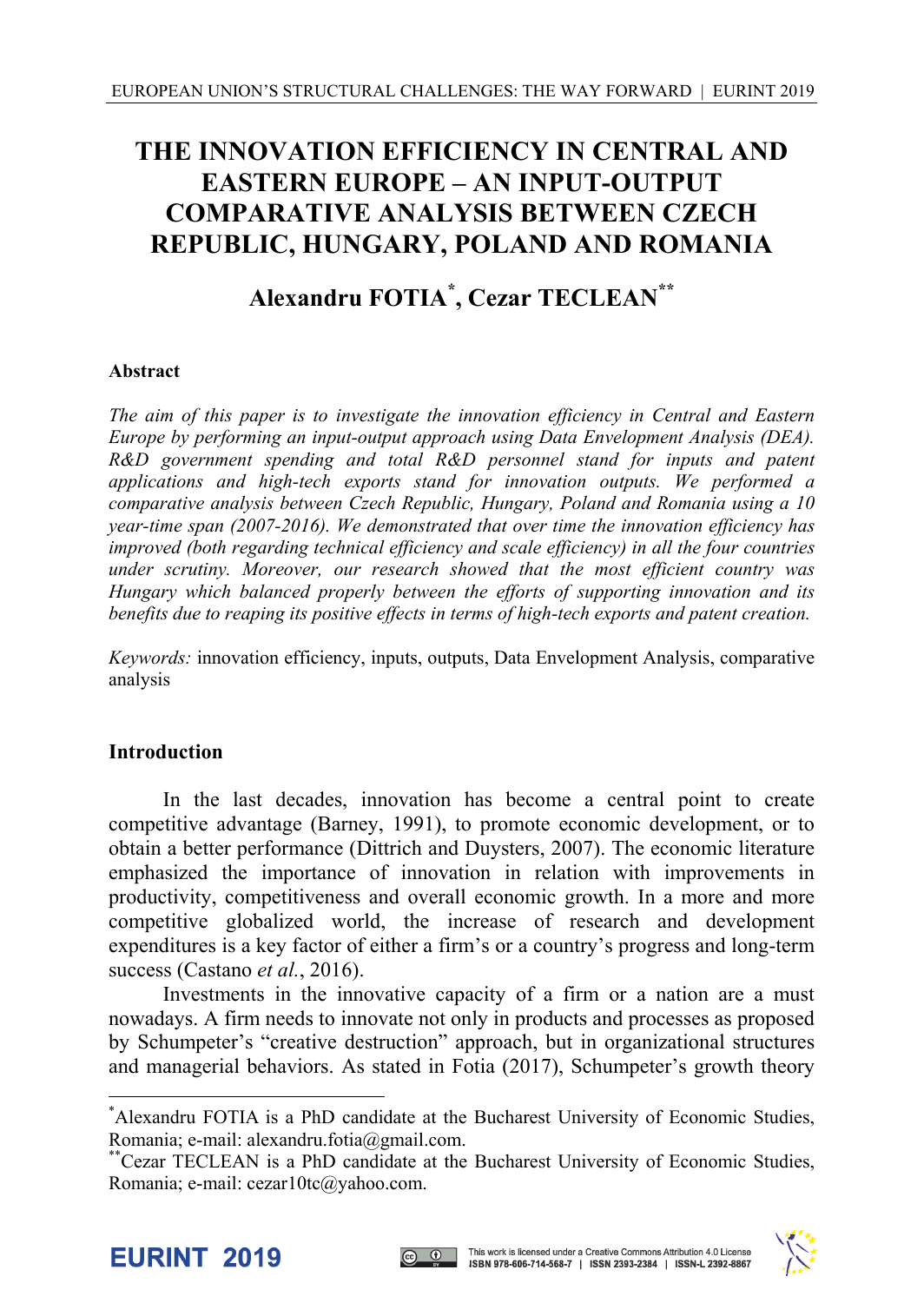comprises three important thoughts regarding innovation (Schumpeter, 1934): growth is mainly generated by technological innovations, innovations are produced by entrepreneurs who seek rents and profits from them, new technologies drive out the old ones (in his view the growth model is centered on innovations whose aim is to improve the quality of the existing products considered to be obsolete). At a country level, innovation is essential because it contributes to the general wellbeing of the population, improves administration processes, fosters economic growth, reduces unemployment, and strengthens the national security.

Due to the fact that innovation is a continuously accumulative process, it still triggers the economists' interest, especially in terms of measuring its efficiency in order to obtain better results with the adequate effort.

Therefore, the *objective* of this paper is to investigate the innovation efficiency in Central and Eastern Europe by performing an input-output analysis. The *research hypothesis* assumes that for all the four countries included in the sample, the innovation efficiency has improved throughout time.

This paper is organized as follows. The first section reviews the current literature showing different approaches to the innovation efficiency, then it analyses the variables employed in relation to innovation (such as R&D government spending, total R&D personnel, patent applications and high-tech exports) and it ends with a discussion about the main methods used to measure it. The second section depicts the methodology of the Data Envelopment Analysis (DEA), presenting its advantages and shortcomings compared to the more traditional approach of regression analysis. The third part of the paper provides details about the data set (e.g. the countries from Central and Eastern Europe which are subject to the assessment), the variables and how the DEA method is applied. The results and their interpretation will be presented in the next section, along with the rank of the countries in terms of innovation efficiency. Lastly, in the conclusion section, the final remarks along with the policy implications, the limitations of the study and the directions for future research will be presented.

## **1. Literature review**

## **1.1. Innovation efficiency and the related variables**

Innovation efficiency should be always related to the notion of productivity and to the relationship between the amount of inputs and outputs (the input-output mix). An improvement in the innovation efficiency is when with the same amount of inputs, a greater amount of outputs is generated or when less inputs are necessary for the same level of outputs. However innovation cannot be treated as a linear process where all the inputs are transformed into outputs. Despite of the fact that innovation efficiency originates from production theory and implies that performance is defined as the achievements (output) in comparison to the involved



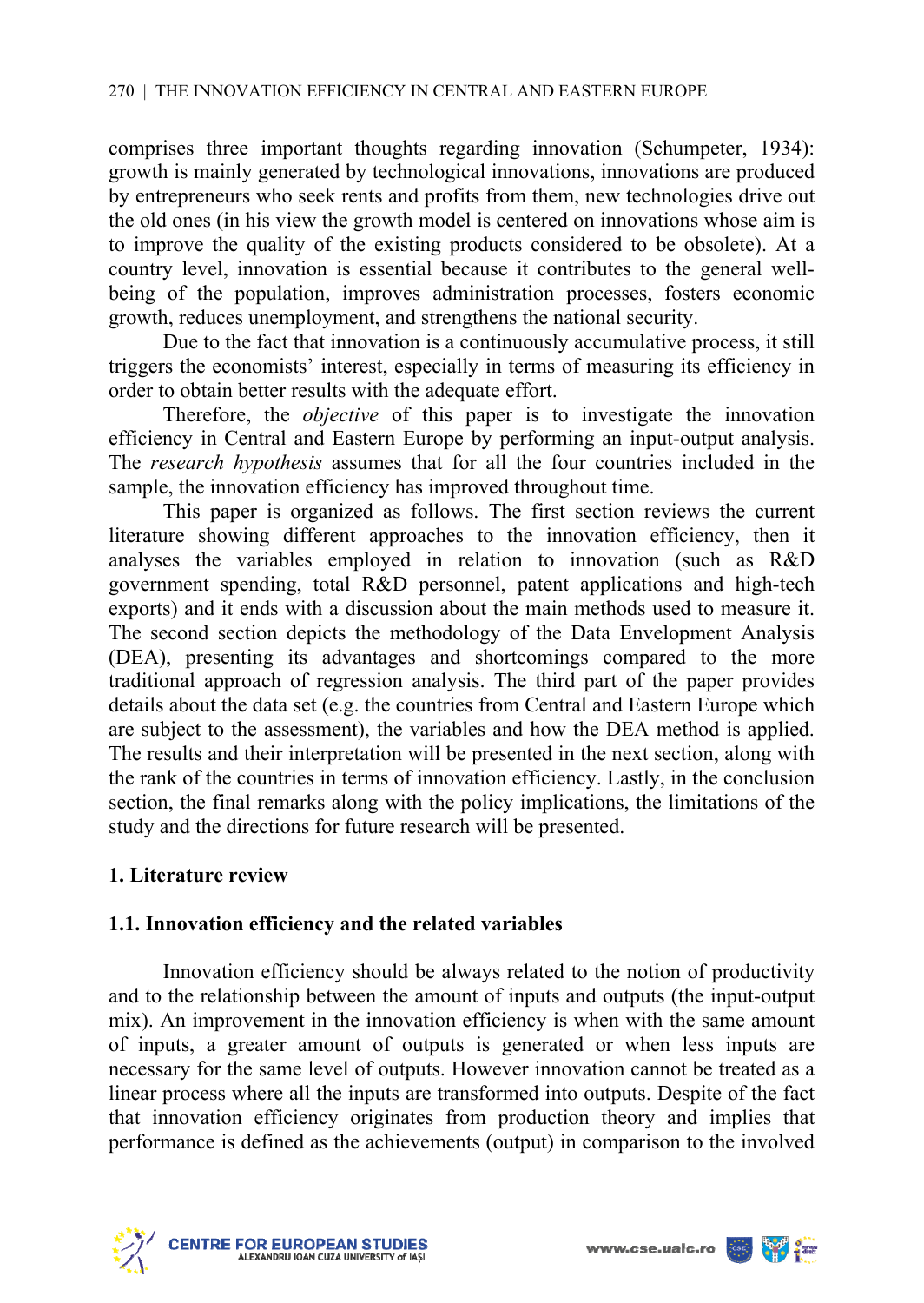costs (input), the best approach is to determine the innovation efficiency as an output-input ratio.

As stated in Guan and Chen (2012), efficient National Innovation Systems (NIS) are operating at their production possibility frontier (PPF) or "transformation curve", which indicates the maximum amount of innovation output that can be produced with a given input. The innovation efficiency of a NIS is measured by the ability to transform innovation input into output and generate profits.

When studying the innovation efficiency of the firms, Hagedoorn and Cloodt (2003) have identified two main types of performance:

- inventive performance (defined as the achievements of firms related to ideas, products, processes, systems, and new devices) - this type of performance is frequently measured using patents;

- technological performance (defined as "the accomplishment of companies with regard to the combination of their R&D input, as an indicator of their research capabilities, and their R&D output in terms of patents" (p. 1367).

In the same vein, Zheng *et al.* (2013) state that innovation performance for a company has two distinct components: on one hand, there is the innovation efficiency (measured by the number of new products released, the novelty and the success on the market of those new products, the development speed of new production) and on the other hand innovation profitability (estimated by the proportion of new product revenue, the improvement of quality, the reduction of cost).

Neither in the microeconomics nor macroeconomics related literature, is there a consensus to the measurement of the quality of the innovation process, and this lack of a homogeneous view is sometimes an impediment to the process of creating more competitive advantages of the innovative organizations (be them firms or countries). However, throughout time, a wide variety of factors were used in order to determine the efficiency of innovation.

The pioneering work of Griliches (1964) and Mansfield (1965) underlined the importance of expenditures in R&D, as a basic input of innovation. The amount of R&D expenditure of a country is a good indicator to quantify its governmental policy towards innovations and economic progress. The higher the R&D expenditures, the more developed a country is. Guellec and Pottelsberghe de la Potterie (2004) continued on the same idea, showing that three sources of knowledge (public sector, local business sector and foreign firms) are significant determinants of long-term productivity growth.

At the same time, both Romer (1986) and Lucas (1988) placed great emphasis on human capital in developing the innovative capacity of a national system, arguing that the economic growth lays on the human capital accumulation (through learning by doing and investments in education). In the same vein, Tappeiner *et al.* (2008) noted that there are three basic inputs (R&D expenditure, human and social capital) that have a significant economic impact on innovation at the regional level of a country. Furthermore, the authors of some studies regarding regional innovation used

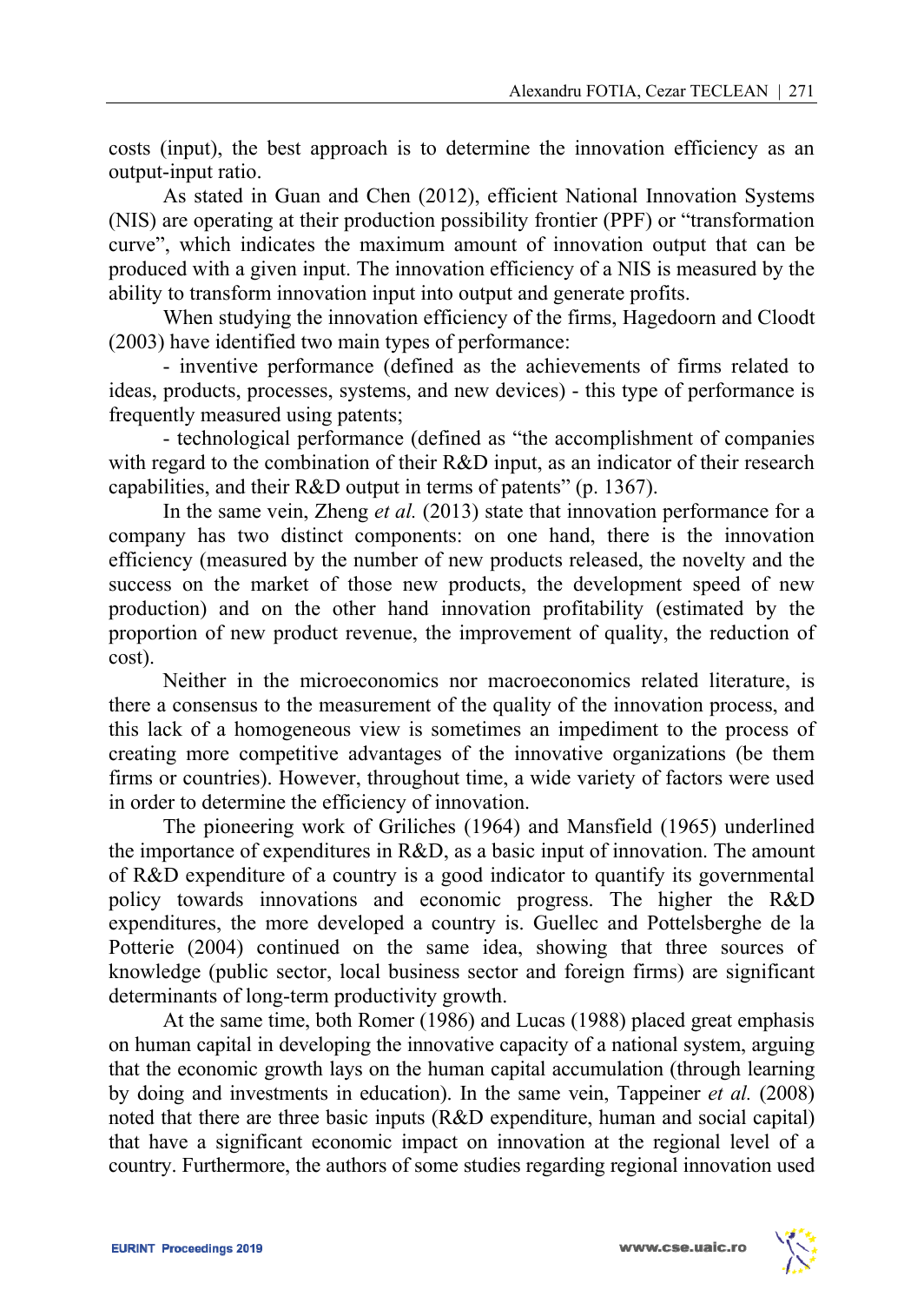either the number of R&D employees (Fritsch, 2003), or R&D employees in relation with the level of highly qualified employees in a certain region (Broekel, 2012), or a complex set of factors including R&D employees (Chen and Guan, 2011). Even if there is a lively debate among economists, the use of R&D employees as an input factor has increased due to the fact that its utilization provides an accurate approximation (when the full data is available) of the resources invested either by firms or countries in the innovation processes.

In terms of outputs, the number of patents seems to prevail as the main indicator of innovation efficiency (see, e.g. Jaffe, 1989; Anselin *et al.,* 1997; Baptista and Swann, 1998; Bode, 2004; German-Soto and Gutierrez Flores, 2013). A patent represents the sole right or the title given by a certain government authority for a set period to exclude others from making, using, or selling an invention. Nasierowski and Arcelus (1999, p. 239) define the external patents generated by residents as "measure of a country's involvement in international business cooperation and export activities" and the patents generated by a country's residents as a "measure of the effort of the locals in the investment in solutions for one country's internal demand".

Although imperfect because it constitutes only an intermediate output of the innovation process (Acs and Audretsch, 1989), due to the fact that it is the revenues earned from the use of a patent in the production process which represent the final output, it is still viewed as one of the most reliable measures to capture the effect of innovation, usually testifying the innovative capacity of a country (Hu and Mathews, 2005).

Another chosen output that emerges in the economic literature in order to measure the innovation output is the high-tech exports (Hollanders and Celikel Esser, 2007). This measure is appropriate because the high-tech industries undertake more innovation-intensive activities.

As an intermediary conclusion, this sub-section showed that the current literature has not offered yet a wide consensus either on the meaning of innovation efficiency or on the variables which drive the innovation process. The following part concentrates on two different approaches regarding the estimation of innovation efficiency.

## **1.2. Measurement of innovation efficiency**

In terms of methods to better illustrate the innovation performance, this causal relationships between innovation inputs and outputs are often tested through regression models, not by the Data Envelopment Analysis (DEA) - see here Bottazi and Peri, 2003; Guellec and Pottelsberghe de la Potterie, 2004; Tappeiner *et al*., 2008, only to name a few. A graphic comparison regarding the advantages and drawbacks of the DEA compared to regression analysis will follow in the next section of this paper.



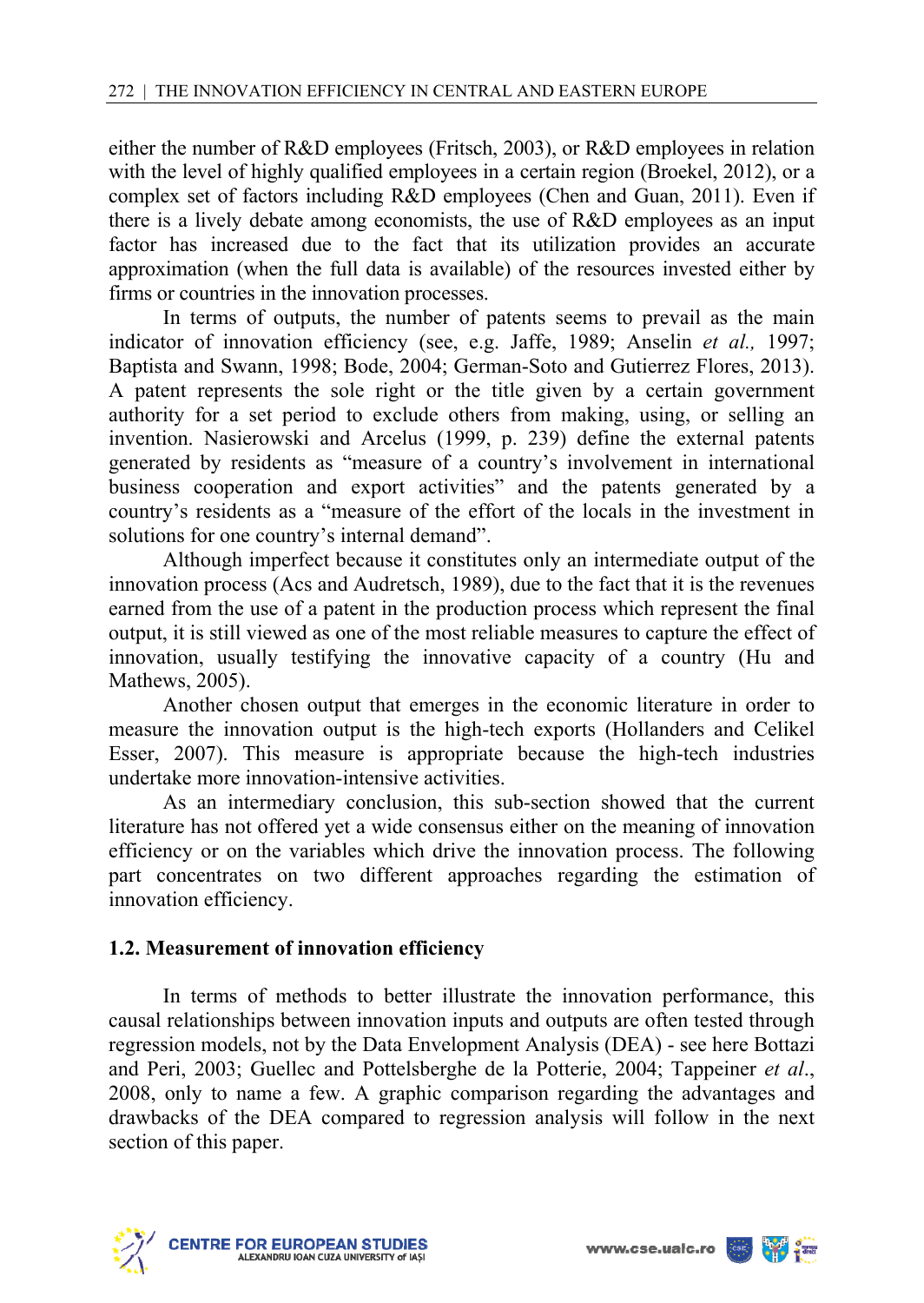There are a few articles that use DEA in order to study the effects of the domestic R&D and international spill-overs, but the measurement used is primarily based on trade rather than the patenting activity (Kim and Lee, 2004).

Lee and Park (2005) employ the DEA approach for measuring the R&D efficiency for a set of 27 OECD countries. They used two input indicators (namely R&D expenditures and number of researchers) and three output variables (technology balance receipts, scientific and technical journal articles and triadic patent families). They built a number of six DEA models, one linking all inputs to all outputs and five linking the different inputs piecewise to all outputs (inputspecialized efficiency scores) or the different outputs piecewise to all inputs (output-specialized efficiency scores). Then the countries were classified into four clusters based on the output-specialized R&D efficiency: inventors, merchandisers, academicians, and duds.

Another relevant study based on the DEA method was the one carried out by Matei and Aldea (2012). They used the DEA method in order to measure and then compare the performance of the National Innovation Systems of the EU-27 countries plus Croatia, Norway, Switzerland, Iceland and Turkey. The variables used for describing the innovation process were intended to estimate the technical efficiency within this country set.

Guan and Chen (2012) expanded the research, proposing a relational network DEA model intended to measure the efficiency of the National Innovation Systems by splitting the whole innovation process in two sections: an upstream knowledge production process (named KPP) and a downstream knowledge commercialization process (named KCP). Their analysis was performed on 22 OECD countries.

One year later, Kotsemir (2013) provided a broad analysis of 11 empirical studies of the efficiency of the National Innovation Systems in multiple countries using the DEA method. This article is relevant to the literature for the description and analysis of the DEA models used, the country sets under scrutiny, and for the input and output variables in determining the most efficient states in terms of innovation.

In their research, Kou *et al.* (2016) measured the innovation efficiency of the OECD countries using R&D expenditure and R&D personnel as inputs and products exports in aerospace, computers, pharmaceuticals, scientific instruments, and electrical machinery (on one hand) and the ratio of GDP to total employment in the economy (on the other hand) as outputs.

Even though in the last decades the measurement of the relationship between output and input variables used to be performed mainly by stochastic parametric methodologies such as regression analysis, lately the data envelopment analysis has expanded its scope, being regarded as a very useful tool in assessing efficiency issues.

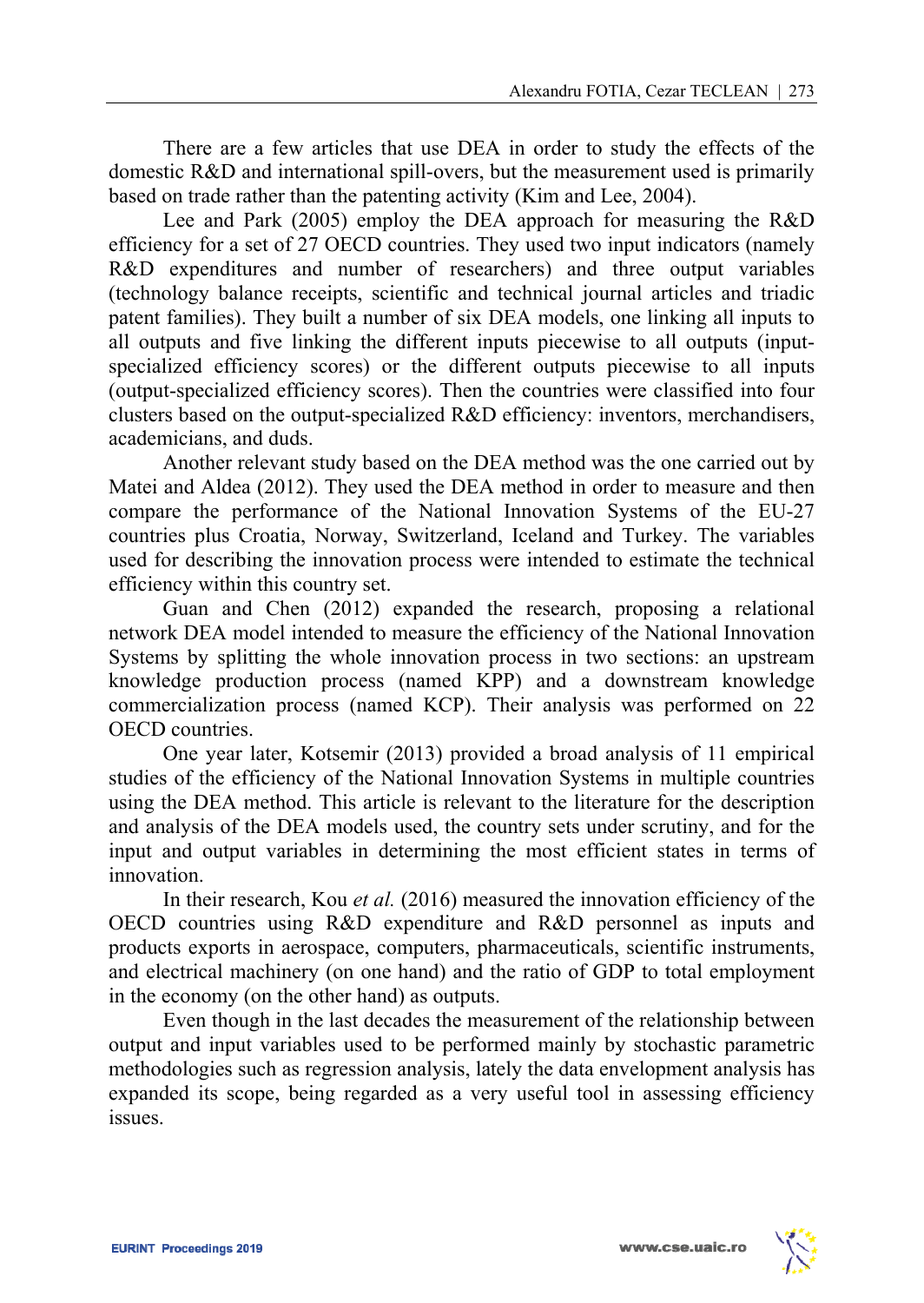### **2. Methodology**

The research method used in order to reach the objective of this article (namely to investigate the innovation efficiency in Central and Eastern Europe by performing an input-output analysis) is Data Envelopment Analysis (DEA).

DEA is a non-parametric method which was developed by Charnes *et al.* (1978) to evaluate the relative performance of a collection of similar public sector units which provide multiple services that are not all priced on markets. The main purpose of DEA is to evaluate the performance of Decision Making Units (named DMU) performing a transformation process of several inputs into several outputs.

As stated by Sherman and Zhu (2006) DEA is a very powerful benchmarking technique. Although DEA was originally intended for use in microeconomic environments, it is ideally suited for the macroeconomic performance analysis. DEA is an appropriate analytical technique for evaluating the relative efficiency of national innovation system.

This methodology is built on the information regarding inputs and outputs of individual entities in order to construct an efficiency frontier enveloping the data. The DEA model selects a benchmark entity, which lies on the frontier, and measures the efficiency of the other entities related to the selected benchmark. There are two alternatives of this method: either input-oriented or output-oriented. The former minimizes the effect of inputs, the outputs being kept at their current level, whereas the latter maximizes the outputs and keeps the inputs at their current level.

Another approach to DEA is either a constant returns to scale (CRS) technology or a variable returns to scale (VRS) technology. The difference between CRS and VRS is shown in Figure 1. With CRS there is a linear relation between inputs and outputs: outputs increase with the same ratio as inputs. In the VRS model, outputs can increase with a higher ratio, the same ratio, or a lower ratio depending on the respective section of the efficiency frontier. Hollanders and Celikel Esser (2007) gave an easy-to-follow graphical explanation on the difference between CRS and VRS, therefore we will use it in order to depict these two methods.

The diagonal line in the left-hand Figure 1 gives the CRS efficiency frontier, point C reflecting an inefficient country combining below optimal levels of both inputs and outputs.

Following the input-oriented view, one can find out that country C could produce the same amount of inputs OD by using only DE inputs (instead of DC used previously). In this case, the degree of input-oriented innovation efficiency equals DE/DC which is the ratio of used inputs over the minimum inputs that are needed in order to produce the same amount of outputs.



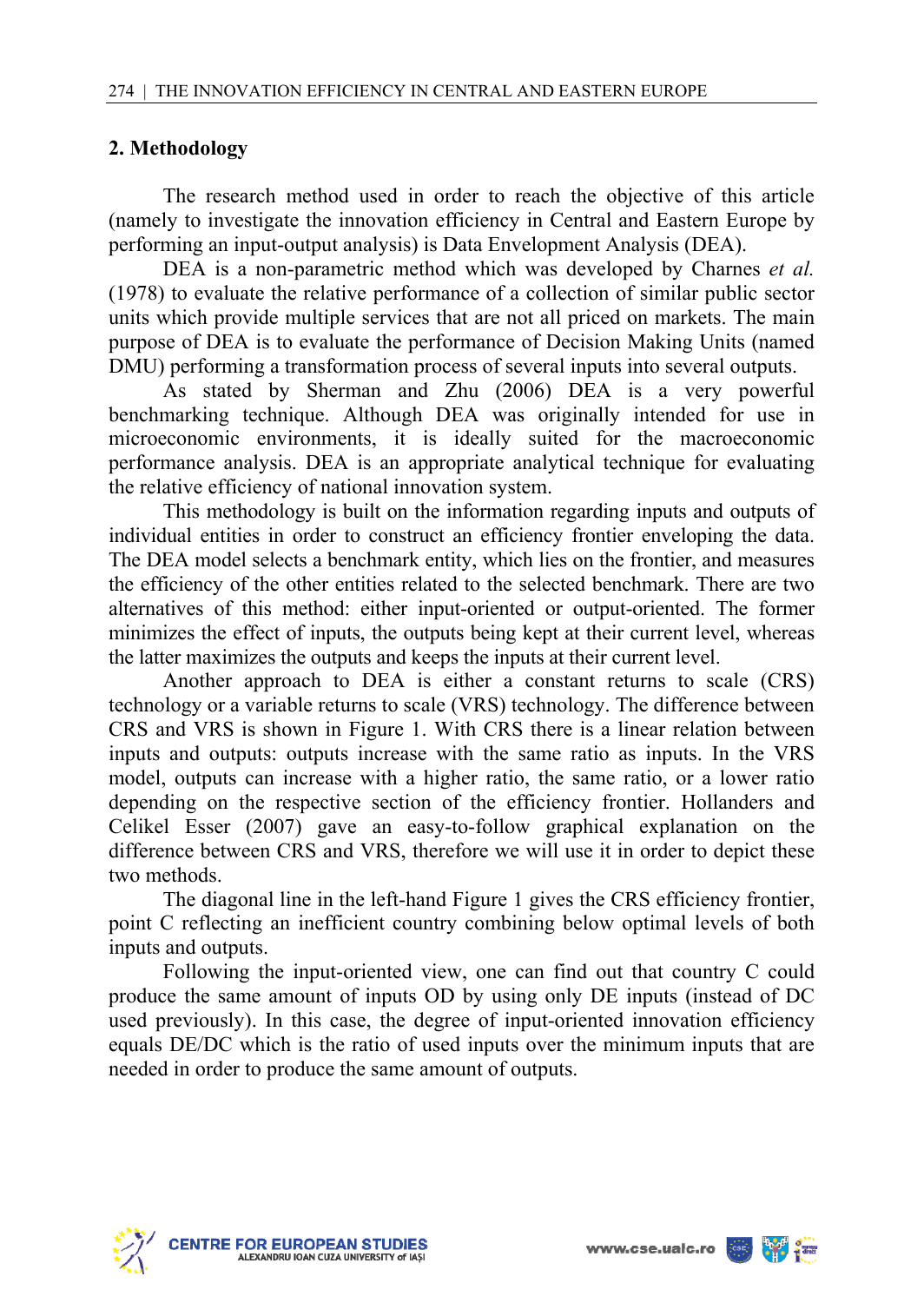

**Figure 1. CRS and VRS models** 

*Source*: Hollanders and Celikel Esser (2007, p. 7)

On the other hand, following the output-oriented view, country C could produce as much as AB outputs given its level of inputs OA. Consequently, the degree of output-oriented innovation efficiency equals AC/AB, which is the ratio of produced outputs over the maximum amount of outputs that could be produced using the same amount of inputs).

Under CRS, input-oriented and output-oriented innovation efficiency will be identical (DE/DC = AC/AB). Under VRS both measures will differ as depicted in the right-hand Figure 1. In the same logic as previously shown, the degree of inputoriented innovation efficiency is equal to DG/DC, whereas the degree of outputoriented innovation efficiency is equal to AC/AF.

The models used in this thematic paper are both input-oriented and outputoriented. Furthermore, we tested the both scenarios: constant return to scale (CRS) and variable return to scale (VRS). Given its assumptions, the CRS scenario may be too restrictive in real life, therefore we followed the VRS approach given its significant amount of information on technical efficiency and allocative efficiency of the selected countries.

The concept of total cost efficiency comprises both technical efficiency and allocative efficiency. Technical efficiency is measured on a scale from 0 to 1 (the larger the value, the higher the efficiency of the input-output combination). When the technical efficiency is 1 one can assume that a specific combination of input and output lies on the efficient isoquant.

The allocative efficiency can be assessed only if the input prices are known, this concept showing the cost-minimizing input mix. The values of the allocative efficiency are bounded by zero and one, as well.

Therefore the total cost efficiency is computed by multiplying technical by allocative efficiency.

The software used to compute data used in this paper was DEAP.

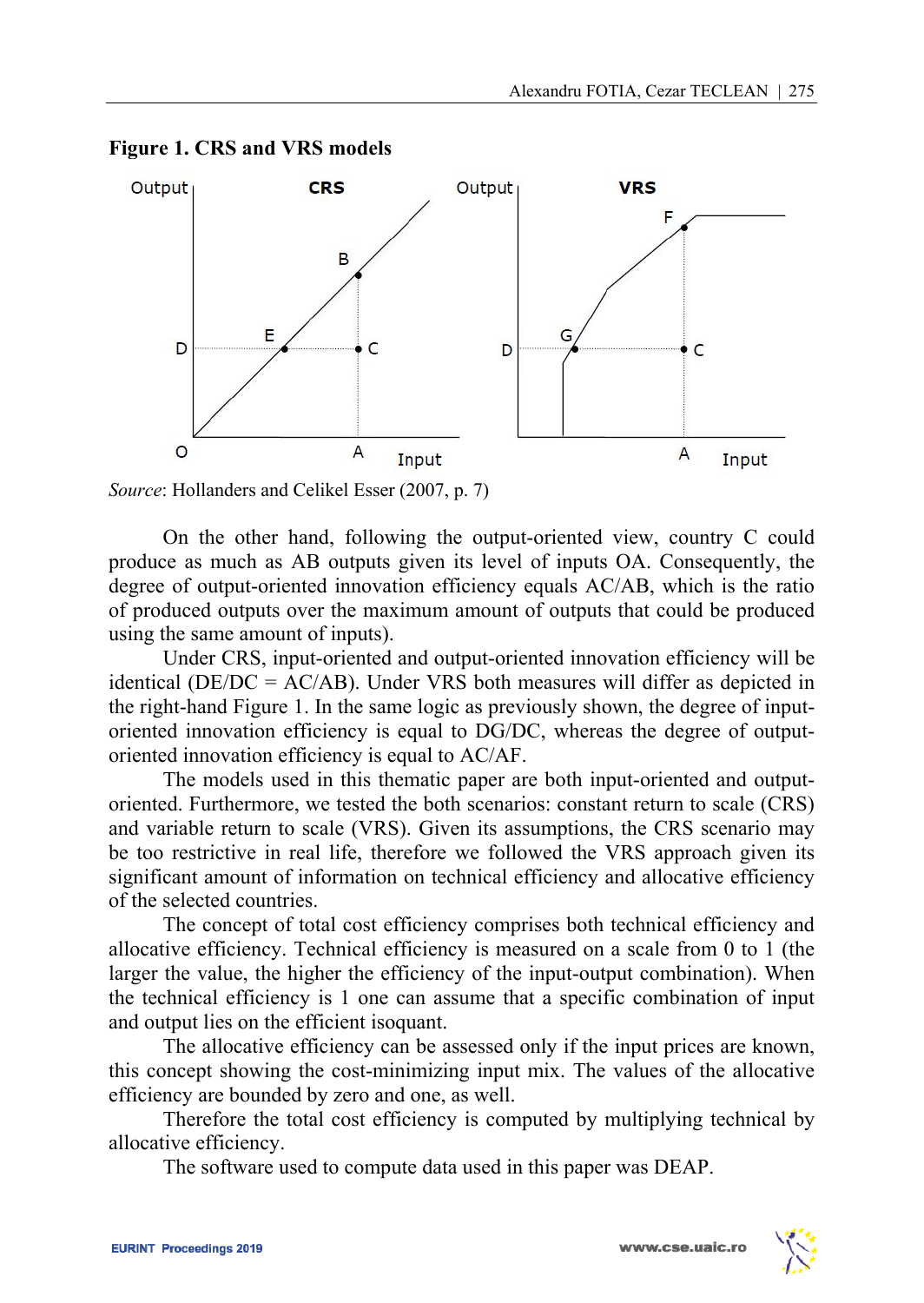Despite of the multiple advantages of the DEA already depicted in this section, in order to maintain a balanced approach, we must also present the drawbacks of this method (for an in-depth analysis refer to Stolp, 1990). In order to pursue this objective, we designed a comparative analysis (see Table 1 below).

| <b>Advantages of DEA over regression analysis</b>      | Drawbacks of DEA compared to<br>regression analysis |
|--------------------------------------------------------|-----------------------------------------------------|
| DEA is a non-parametric method, not requiring          | DEA ignores the effect of exogenous                 |
| the user to define <i>a priori</i> a mathematical form | variables on the operation                          |
| of the frontier efficiency                             |                                                     |
| DEA measures performance against efficient             | DEA ignores statistical errors                      |
| rather than average performance                        |                                                     |
| DEA can simultaneously analyze multiple                | DEA does not show ways to improve                   |
| outputs and inputs                                     | efficiency                                          |
| DEA can identify the sources of inefficiency in        | DEA Difficult to perform statistical                |
| terms of excessive use of particular resources or      | tests with the results                              |
| low levels on certain outputs                          |                                                     |
| Source: Thanassoulis (1993) and Jordá et al. (2012)    |                                                     |

#### **Table 1. Comparison of DEA to regression analysis**

In spite of the shortcomings of DEA, we acknowledge that its advantages best suit our paper's objective, namely the assessment of the innovation efficiency in Central and Eastern European countries under scrutiny, therefore we will confidently use this method for serving the purpose of our analysis.

## **3. Data and variables**

Even though there are more variables used in the literature to measure the efficiency of innovation, we chose to stick to the most common measures following the R&D orientation and human capital approaches (as described in the literature review above). Therefore the variables used in this paper are described in Table 2.

### **Table 2. Description of the variables used in the DEA model**

| Outputs                      | Inputs                      | Input prices                    |
|------------------------------|-----------------------------|---------------------------------|
| - patent applications to the | - R&D government            | - total government spending (as |
| European Patent Office (per  | spending (as percentage of  | percentage of GDP) / R&D        |
| millions inhabitants)        | GDP)                        | spending (as percentage of      |
| - high-tech exports          | - total R&D personnel       | GDP)                            |
| (measured as exports of high | (namely, FTE - full time    | - tertiary education (as        |
| technology products as a     | employees; measured in tens | percentage of GDP) / total R&D  |
| share of total exports)      | of thousands)               | personnel (tens of thousands)   |

*Source*: own representation



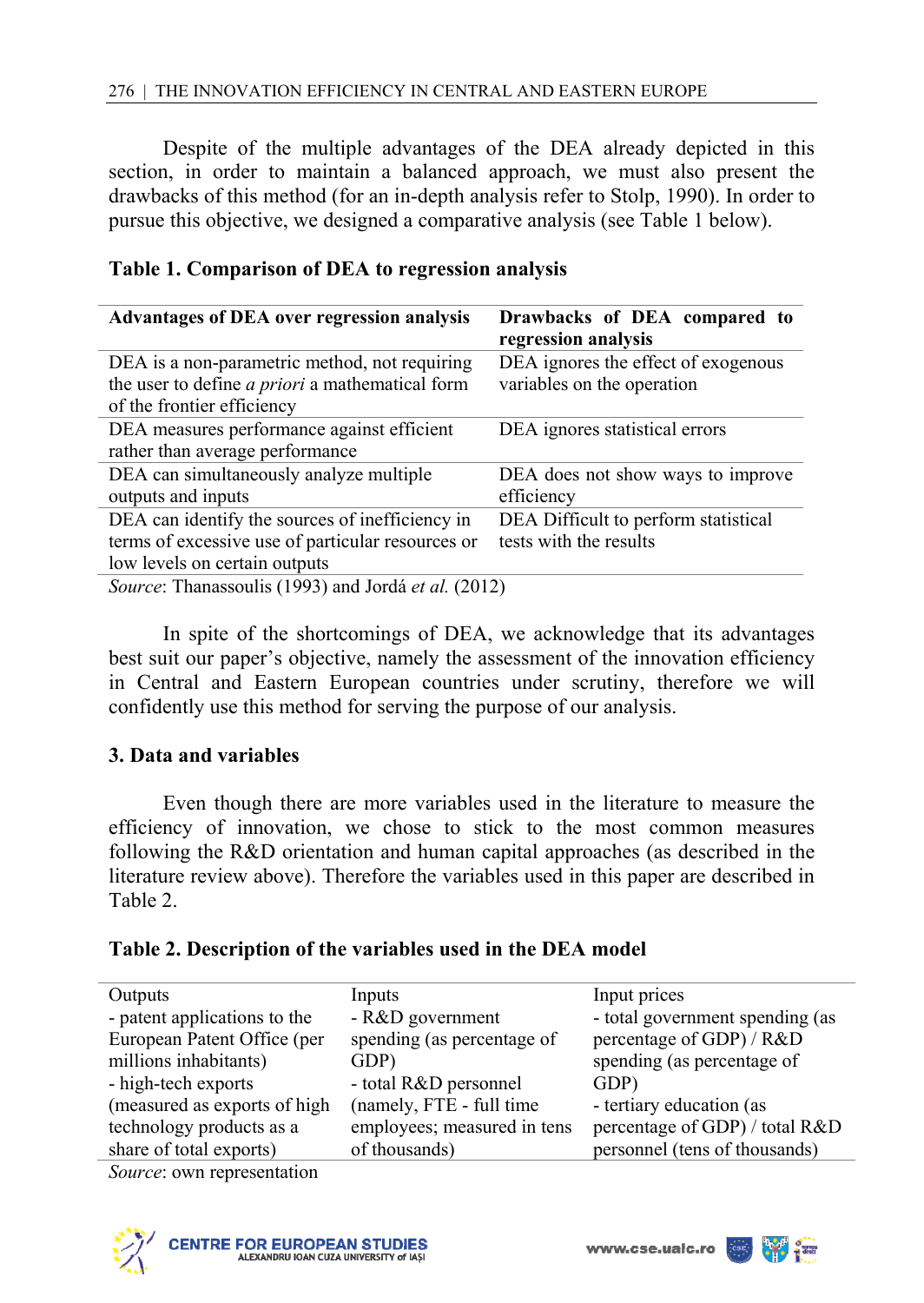The data was collected from Eurostat and covers a time span of ten years (between 2007 and 2016). Our analysis was performed on four countries: Czech Republic, Hungary, Poland and Romania. Our choice of these four countries lays in their similarities in terms of geographical position and therefore cultural influences (all of them are part of the Central and Eastern Europe), and recent history (we are referring here especially to the communist era and their recent accession to European Union: Czech Republic, Hungary and Poland in 2004; Romania in 2007). The descriptive statistics of the variables used in our model are presented in Table 3.

|                     | <b>High-tech</b><br>exports (as<br>share of<br>total<br>exports) | Patent<br>applications<br>(per million<br>inhabitants) | R&D<br>government<br>spending<br>(as share of<br>GDP) | <b>Total R&amp;D</b><br>personnel<br>(FTE in<br>tens of<br>thousands) | Input<br>price 1 | Input<br>price 2 |
|---------------------|------------------------------------------------------------------|--------------------------------------------------------|-------------------------------------------------------|-----------------------------------------------------------------------|------------------|------------------|
| Mean                | 11.75                                                            | 14.36                                                  | 1.02                                                  | 5.29                                                                  | 76.81            | 0.22             |
| Median              | 11.95                                                            | 16.71                                                  | 0.98                                                  | 4.37                                                                  | 74.42            | 0.20             |
| Minimum             | 3.00                                                             | 1.52                                                   | 0.38                                                  | 2.60                                                                  | 29.79            | 0.11             |
| Maximum             | 22.20                                                            | 30.19                                                  | 1.97                                                  | 11.35                                                                 | 200.00           | 0.43             |
| Standard            | 5.73                                                             | 8.37                                                   | 0.46                                                  | 2.57                                                                  | 32.24            | 0.08             |
| Deviation           |                                                                  |                                                        |                                                       |                                                                       |                  |                  |
| <b>Observations</b> | 40                                                               | 40                                                     | 40                                                    | 40                                                                    | 40               | 40               |

| Table 3. Descriptive statistics of the variables used |  |  |  |  |  |  |
|-------------------------------------------------------|--|--|--|--|--|--|
|-------------------------------------------------------|--|--|--|--|--|--|

*Source*: own calculations based on Eurostat data

The minimum value registered for the high-tech exports belongs to Poland in 2007, whereas the maximum value is attributable to Hungary in 2009. In terms of patent applications, the minimum value belongs to Romania in 2009, while the maximum is reached by Czech Republic in 2016. Regarding the R&D government spending, Romania invested in 2014 only 0.38% of the GDP in innovation-related activities, while the maximum share of GDP was spent by Czech Republic in 2014. In 2007 Hungary had only 26,000 persons employed in the R&D sector, while in 2016 in Poland worked 113,491 people in this field.

### **4. Results and interpretation**

The database which resulted by pooling together data from 4 countries and across 10 years is a panel-type one. Therefore we can either estimate the frontier efficiency for all the countries during the entire analyzed period (2007-2016) or we can estimate the efficiency frontier on each year. Bauer *et al.* (1993) claim that a higher flexibility is given by building one frontier for each year instead of creating one multi-year frontier. Additionally, building separate efficiency frontiers is important due to the fact that the degree of efficiency can be more easily assessed at every point in time.

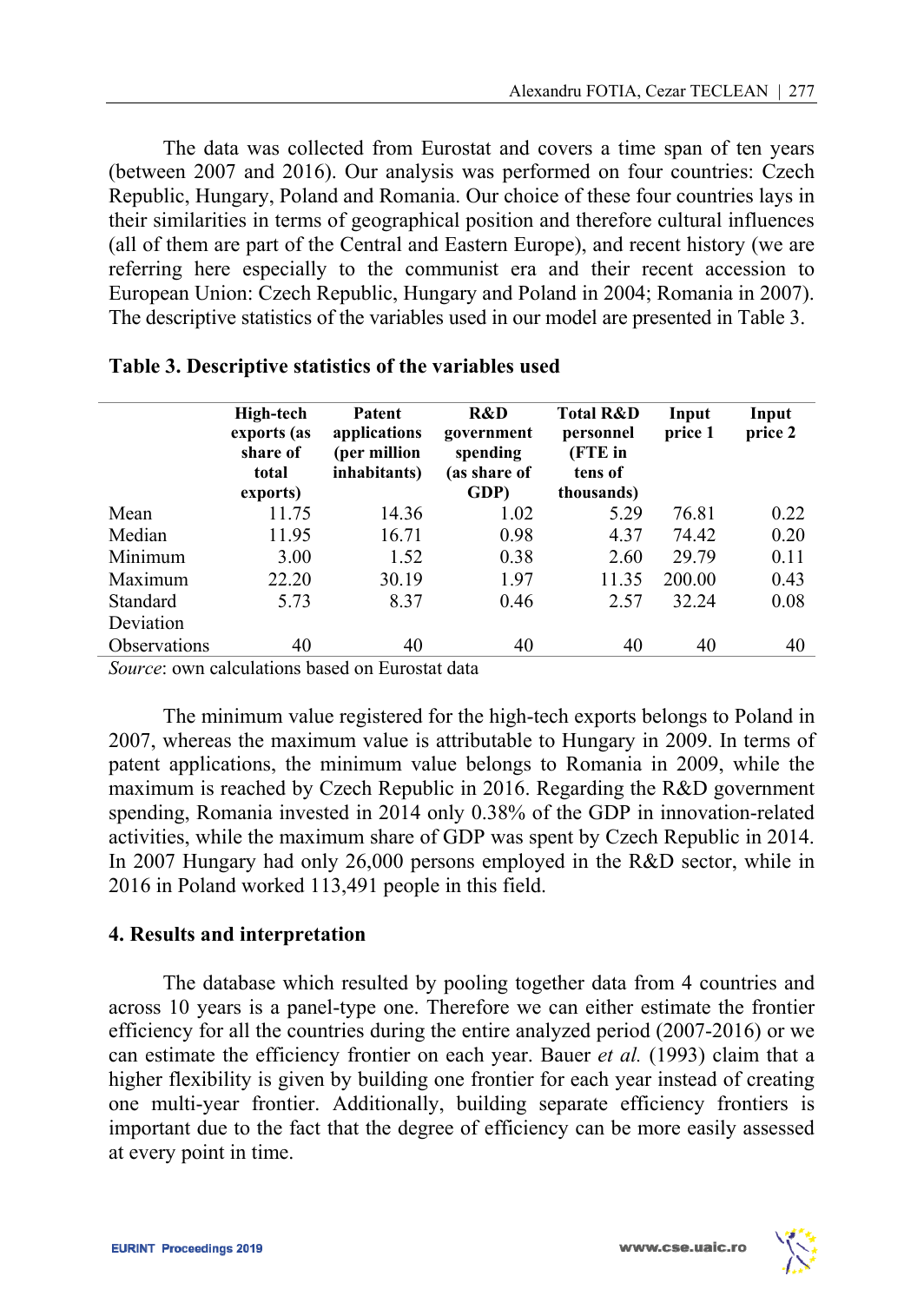As stated previously, we tested the input-oriented and output-oriented approaches for both models (CRS and VRS) in order to compare them.

The first model which was run is the input-oriented approach under the CRS method. The results of this model are shown in Table 4. This model is identical to the output-oriented CRS model, therefore we analyzed only this one, the conclusions being valid for both.

|                                 |      | Czech<br>Republic | Hungary | Poland | Romania | Mean  |
|---------------------------------|------|-------------------|---------|--------|---------|-------|
|                                 | 2007 | 0.718             | 1.000   | 0.478  | 0.309   | 0.626 |
|                                 | 2008 | 0.888             | 1.000   | 0.555  | 0.476   | 0.730 |
|                                 | 2009 | 0.805             | 1.000   | 0.713  | 0.928   | 0.861 |
|                                 | 2010 | 0.802             | 1.000   | 0.771  | 1.000   | 0.893 |
| Technical<br>efficiency<br>(TE) | 2011 | 0.731             | 1.000   | 0.723  | 1.000   | 0.863 |
|                                 | 2012 | 0.747             | 1.000   | 0.869  | 0.956   | 0.893 |
|                                 | 2013 | 0.798             | 1.000   | 1.000  | 1.000   | 0.950 |
|                                 | 2014 | 0.781             | 1.000   | 1.000  | 1.000   | 0.945 |
|                                 | 2015 | 0.949             | 1.000   | 0.994  | 1.000   | 0.986 |
|                                 | 2016 | 1.000             | 1.000   | 0.950  | 1.000   | 0.988 |
|                                 | Mean | 0.822             | 1.000   | 0.805  | 0.867   | 0.874 |

**Table 4. DEA results under Constant Return to Scale (CRS) method - inputoriented** 

*Source*: own calculations based on the DEA model with two inputs and two outputs

The only country which is considered to the most efficient under this approach is Hungary - for all the 10 years which are under scrutiny, the technical efficiency equals 1. On average, Romania is placed second (with an average of 0.867) for 2007-2016 period. Czech Republic and Poland are placed last (in this order) with averages of 0.822 and 0.805. These levels of technical efficiency can be explained as follows: for example, Romania is efficient at the level of 86.7% and it could have produced the same level of outputs by engaging 13.3% less quantity of inputs.

However, one important intermediate conclusion is that most of the times during this ten years period, the mean of technical efficiency constantly increased (with only one exception: 2011 compared to 2010) as shown in Figure 2. One possible explanation for this slight decrease can be that short after the start of economic crisis in 2008, during the recovery period which has begun in 2010, the countries did not put such a big emphasis on innovation, but concentrated on other significant measures deemed as appropriate to re-start the economy (e.g. quantitative easing and inflation promoting policies).



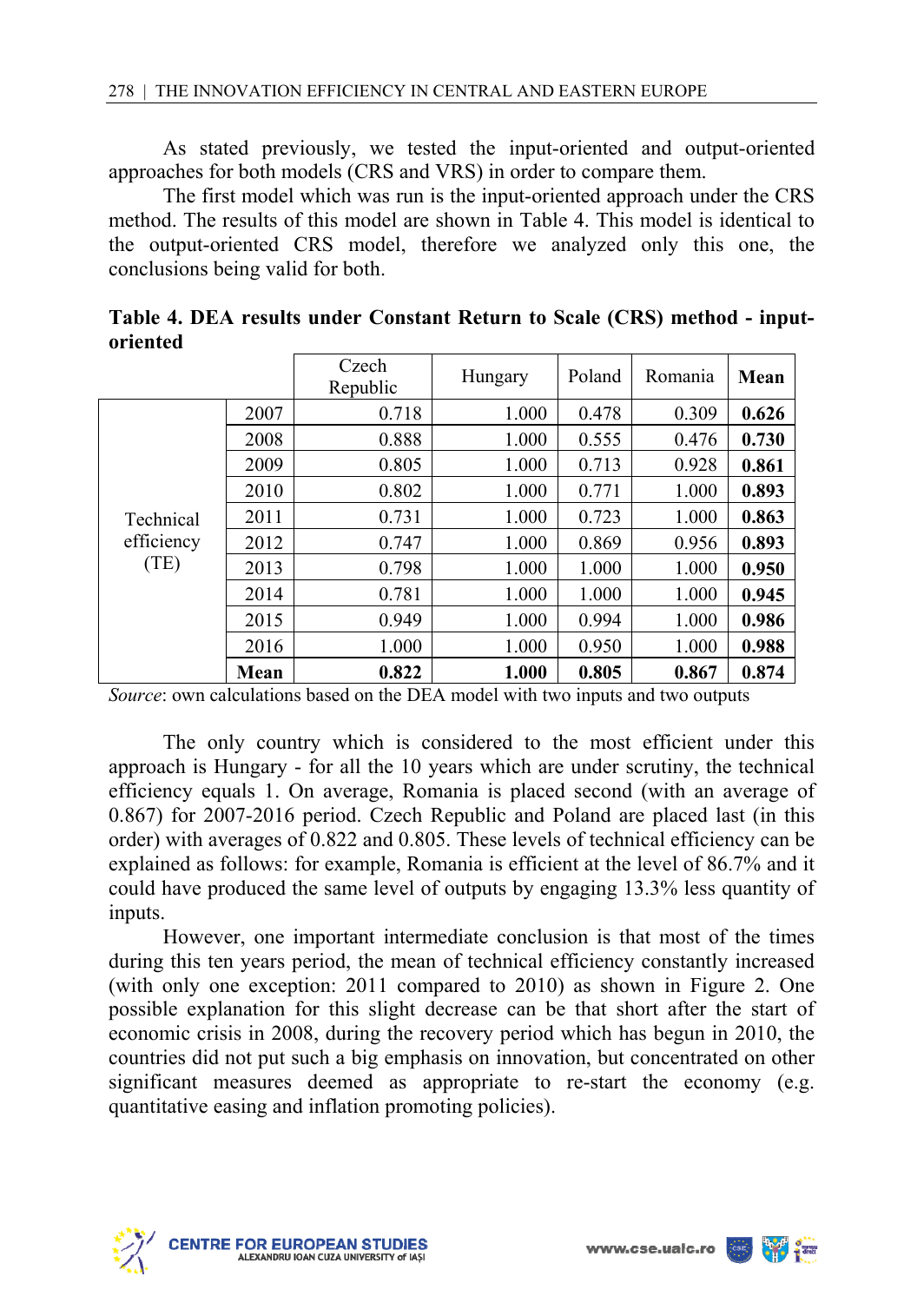

**Figure 2. Technical efficiency under CRS input-output oriented** 

*Source*: own representation based on the DEA model

The second and third models which were developed are following the inputorientation under variable return to scale (VRS). For this approach we used the regular multi-stage DEA model in order to estimate the scale efficiency. The measure of scale efficiency provides the ability of the policy-makers to choose the optimum size of resources, i.e. R&D expenditures, or in other words, to choose the scale of output which will attain the expected production level. Choosing an inappropriate amount of the R&D expenditures (too little or too much) may sometimes be a cause of an inefficiency (this inefficiency can either take the form of Decreasing Returns to Scale - DRS or Increasing Returns to Scale - IRS).

After computing the scale efficiency, we modelled the cost-DEA in order to estimate the technical, the allocative and then the total cost efficiency for our country set. The results for second and third models are shown in Table 5.

| Table 5. DEA results under Variable Return to Scale (VRS) method - input- |  |  |  |
|---------------------------------------------------------------------------|--|--|--|
| oriented (SE, TE, AE, CE)                                                 |  |  |  |

|                       |      | Czech<br>Rep. | Hungary | Poland | Romania | Mean  |
|-----------------------|------|---------------|---------|--------|---------|-------|
| Scale efficiency (SE) | 2007 | 0.988         | 1.000   | 0.478  | 0.309   | 0.694 |
|                       | 2008 | 0.888         | 1.000   | 0.555  | 0.476   | 0.730 |
|                       | 2009 | 0.975         | 1.000   | 0.713  | 0.928   | 0.904 |
|                       | 2010 | 0.983         | 1.000   | 0.771  | 1.000   | 0.938 |
|                       | 2011 | 0.986         | 1.000   | 0.723  | 1.000   | 0.927 |
|                       | 2012 | 0.747         | 1.000   | 0.869  | 0.956   | 0.893 |

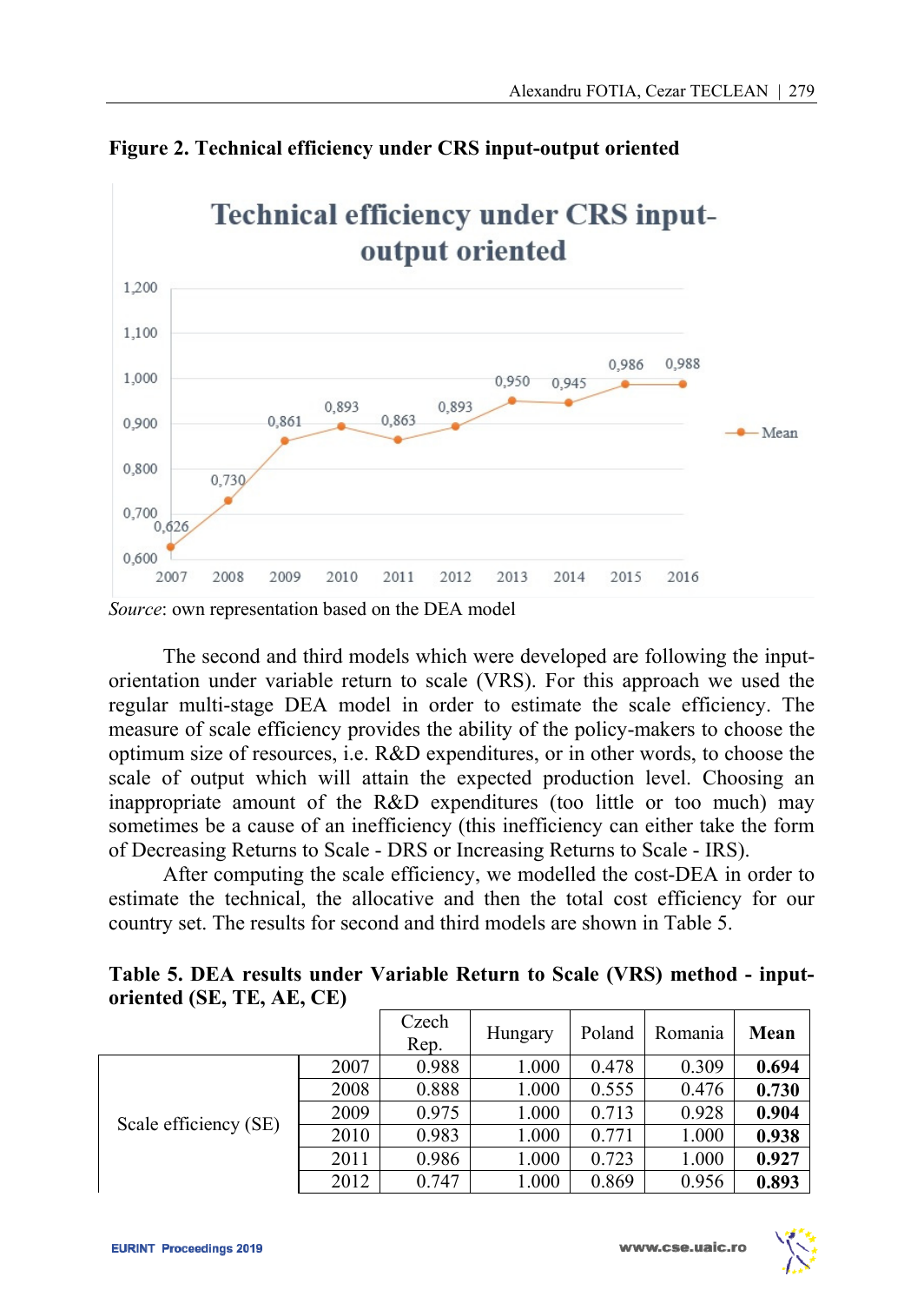|                       |      | Czech<br>Rep. | Hungary | Poland | Romania | Mean  |
|-----------------------|------|---------------|---------|--------|---------|-------|
|                       | 2013 | 0.798         | 1.000   | 1.000  | 1.000   | 0.950 |
|                       | 2014 | 0.781         | 1.000   | 1.000  | 1.000   | 0.945 |
|                       | 2015 | 0.949         | 1.000   | 0.994  | 1.000   | 0.986 |
|                       | 2016 | 1.000         | 1.000   | 0.950  | 1.000   | 0.988 |
|                       | Mean | 0.910         | 1.000   | 0.805  | 0.867   | 0.896 |
|                       | 2007 | 0.724         | 1.000   | 1.000  | 1.000   | 0.932 |
|                       | 2008 | 1.000         | 1.000   | 1.000  | 1.000   | 1.000 |
|                       | 2009 | 0.825         | 1.000   | 1.000  | 1.000   | 0.956 |
|                       | 2010 | 0.816         | 1.000   | 1.000  | 1.000   | 0.954 |
| Technical efficiency  | 2011 | 0.741         | 1.000   | 1.000  | 1.000   | 0.935 |
| (TE)                  | 2012 | 1.000         | 1.000   | 1.000  | 1.000   | 1.000 |
|                       | 2013 | 1.000         | 1.000   | 1.000  | 1.000   | 1.000 |
|                       | 2014 | 1.000         | 1.000   | 1.000  | 1.000   | 1.000 |
|                       | 2015 | 1.000         | 1.000   | 1.000  | 1.000   | 1.000 |
|                       | 2016 | 1.000         | 1.000   | 1.000  | 1.000   | 1.000 |
|                       | Mean | 0.911         | 1.000   | 1.000  | 1.000   | 0.978 |
|                       | 2007 | 0.997         | 1.000   | 1.000  | 1.000   | 0.999 |
|                       | 2008 | 1.000         | 1.000   | 1.000  | 1.000   | 1.000 |
|                       | 2009 | 0.998         | 1.000   | 1.000  | 1.000   | 0.999 |
|                       | 2010 | 0.998         | 1.000   | 1.000  | 1.000   | 1.000 |
|                       | 2011 | 0.998         | 1.000   | 0.993  | 1.000   | 0.998 |
| Allocative efficiency | 2012 | 1.000         | 1.000   | 0.999  | 1.000   | 1.000 |
| (AE)                  | 2013 | 1.000         | 1.000   | 1.000  | 1.000   | 1.000 |
|                       | 2014 | 1.000         | 1.000   | 1.000  | 1.000   | 1.000 |
|                       | 2015 | 1.000         | 1.000   | 1.000  | 1.000   | 1.000 |
|                       | 2016 | 1.000         | 1.000   | 1.000  | 1.000   | 1.000 |
|                       | Mean | 0.999         | 1.000   | 0.999  | 1.000   | 1.000 |
|                       | 2007 | 0.724         | 1.000   | 1.000  | 1.000   | 0.931 |
|                       | 2008 | 1.000         | 1.000   | 1.000  | 1.000   | 1.000 |
|                       | 2009 | 0.824         | 1.000   | 1.000  | 1.000   | 0.956 |
|                       | 2010 | 0.815         | 1.000   | 1.000  | 1.000   | 0.954 |
|                       | 2011 | 0.739         | 1.000   | 0.993  | 1.000   | 0.933 |
| Cost efficiency (CE)  | 2012 | 1.000         | 1.000   | 0.999  | 1.000   | 1.000 |
|                       | 2013 | 1.000         | 1.000   | 1.000  | 1.000   | 1.000 |
|                       | 2014 | 1.000         | 1.000   | 1.000  | 1.000   | 1.000 |
|                       | 2015 | 1.000         | 1.000   | 1.000  | 1.000   | 1.000 |
|                       | 2016 | 1.000         | 1.000   | 1.000  | 1.000   | 1.000 |
|                       | Mean | 0.910         | 1.000   | 0.999  | 1.000   | 0.977 |

*Source*: own calculations based on the DEA model with two inputs and two outputs

Hungary ranks first again on all the four types of efficiencies analyzed (SE =  $TE = AE = CE = 1$ . Czech Republic places second in terms of scale efficiency, but only last when calculating the technical efficiency. Romania has gained the third



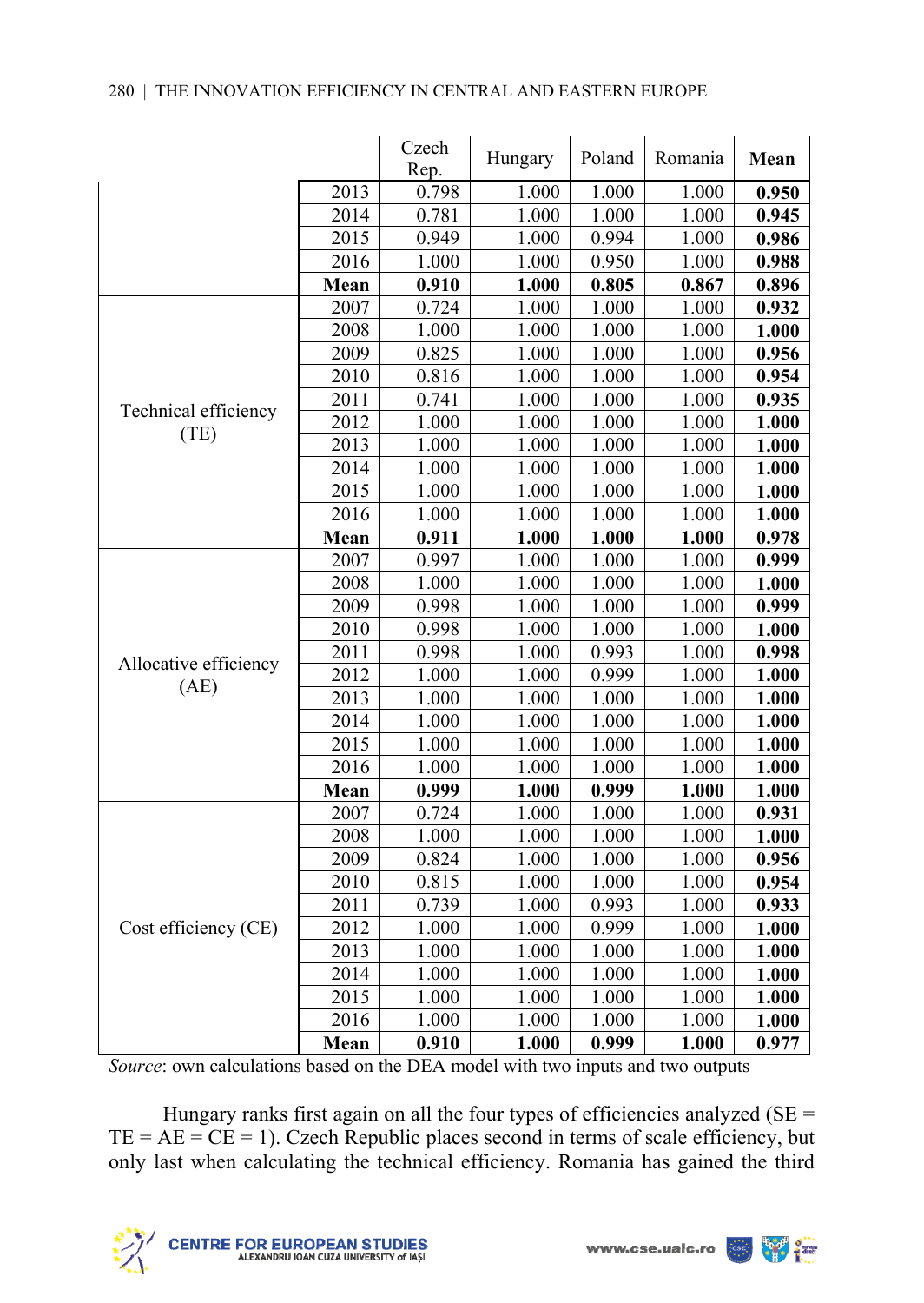place for the scale efficiency (the value being the same as the technical efficiency in the input-oriented CRS model). Poland ranks last in terms of scale efficiency (0.805), but it is fully efficient regarding the technical efficiency.

Overall, differences in scale efficiency scores are quite modest. This means that the countries included in the study operate close to the point that allows them to benefit from scale economies. In the long run, on average, the scale efficiency had an increasing tendency (however, there was a small drop in 2012 compared to 2011) as depicted in Figure 3 below.



**Figure 3. Scale efficiency under VRS input-output oriented** 

With respect to technical efficiency scores, the majority of countries (the exception is Czech Republic) is found to be operating close to the frontier. In the same vein, just a significant difference is observed when expressing the allocative efficiency scores; these scores were compared taking into account the inputs prices. The main conclusion which be extracted from these results is that the differences in input prices (namely the ratio of R&D government spending in total government spending, on one hand, and the ratio of tertiary education spending on total R&D employees, on the other hand) are being similar in all the four countries during time.

As mentioned earlier in this study, the product of technical efficiency and allocation efficiency scores generated the cost efficiency score. Hungary and Romania are operating on the efficient isoquant, whereas Poland is slightly below. Czech Republic scores on average 0.910, which roughly means that it overemployed inputs, namely it used more inputs than required to get the same level of output.

Moreover, when it comes to cost efficiency, we can split the ten years period analyzed into 3 sections: before economic crisis (2007-2008), during crisis (2009-

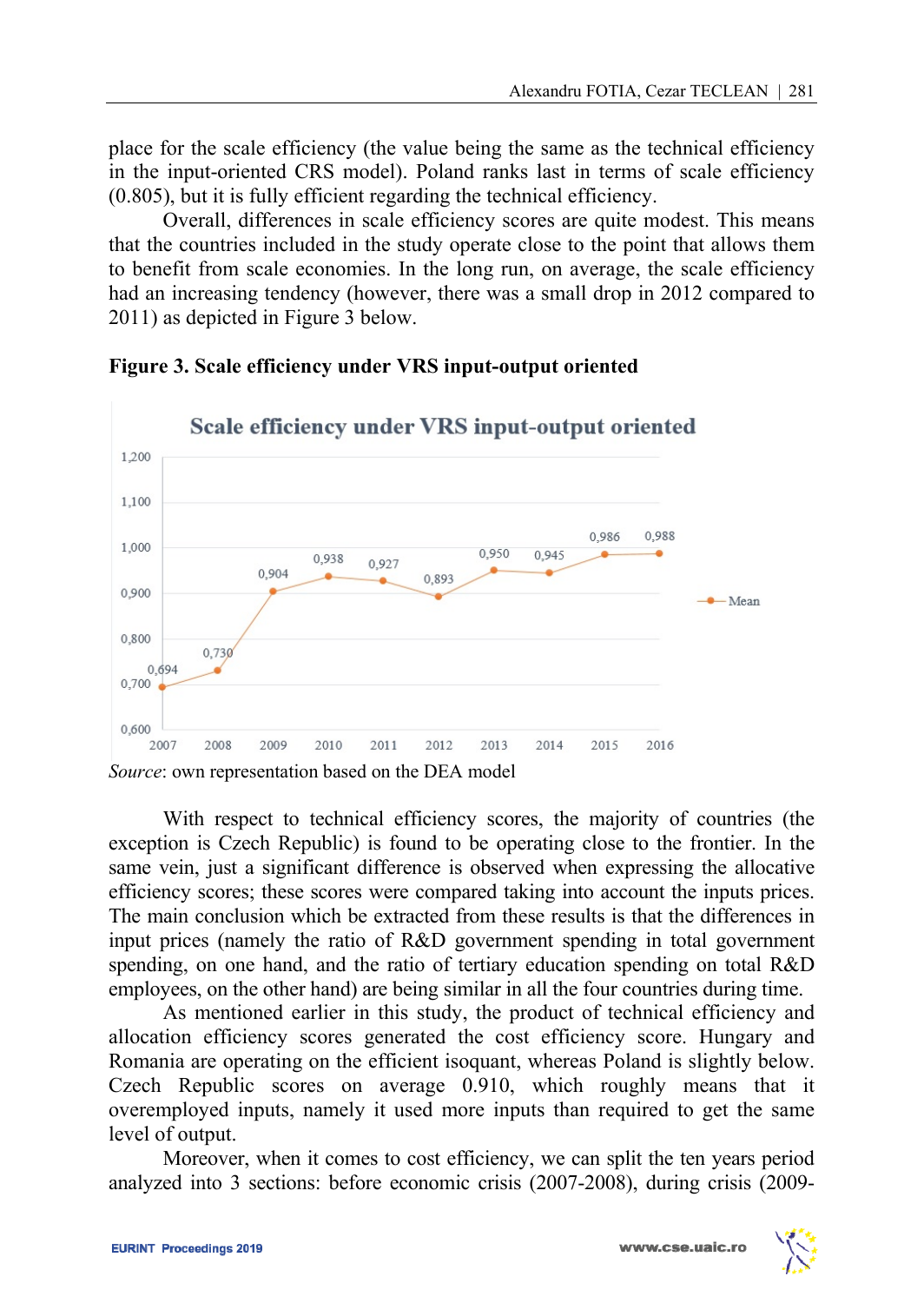2011), and after crisis (2012-2016). The cost efficiency scores increased before the crisis (even reaching their peak in 2008), then strongly decreased during the economic turmoil because the policy-makers changed their focus from the innovation policy to other more pressing economic measures, then reached their peak again starting with 2012 once the economic recovery has started, as shown in Figure 4.



**Figure 4. Cost efficiency under VRS input-output oriented** 

The fourth model developed is based on the output-oriented model under variables returns to scale (VRS). This model places a greater importance on maximizing the outputs while keeping the inputs at their current level. For this particular model we computed only the scale efficiency due to the fact that the output-orientation model under VRS is not applicable in cost-DEA. The results obtained are presented in Table 6.

| Table 6. DEA results under Variable Return to Scale (VRS) method - output- |  |  |  |  |
|----------------------------------------------------------------------------|--|--|--|--|
| oriented                                                                   |  |  |  |  |

|                     |      | Czech Republic | Hungary | Poland | Romania | Mean  |
|---------------------|------|----------------|---------|--------|---------|-------|
|                     | 2007 | 0.738          | 1.000   | 0.478  | 0.309   | 0.631 |
|                     | 2008 | 0.888          | 1.000   | 0.555  | 0.476   | 0.730 |
| Scale<br>efficiency | 2009 | 0.876          | 1.000   | 0.713  | 0.928   | 0.879 |
|                     | 2010 | 0.851          | 1.000   | 0.771  | 1.000   | 0.905 |
|                     | 2011 | 0.763          | 1.000   | 0.723  | 1.000   | 0.871 |
|                     | 2012 | 0.747          | 1.000   | 0.869  | 0.956   | 0.893 |



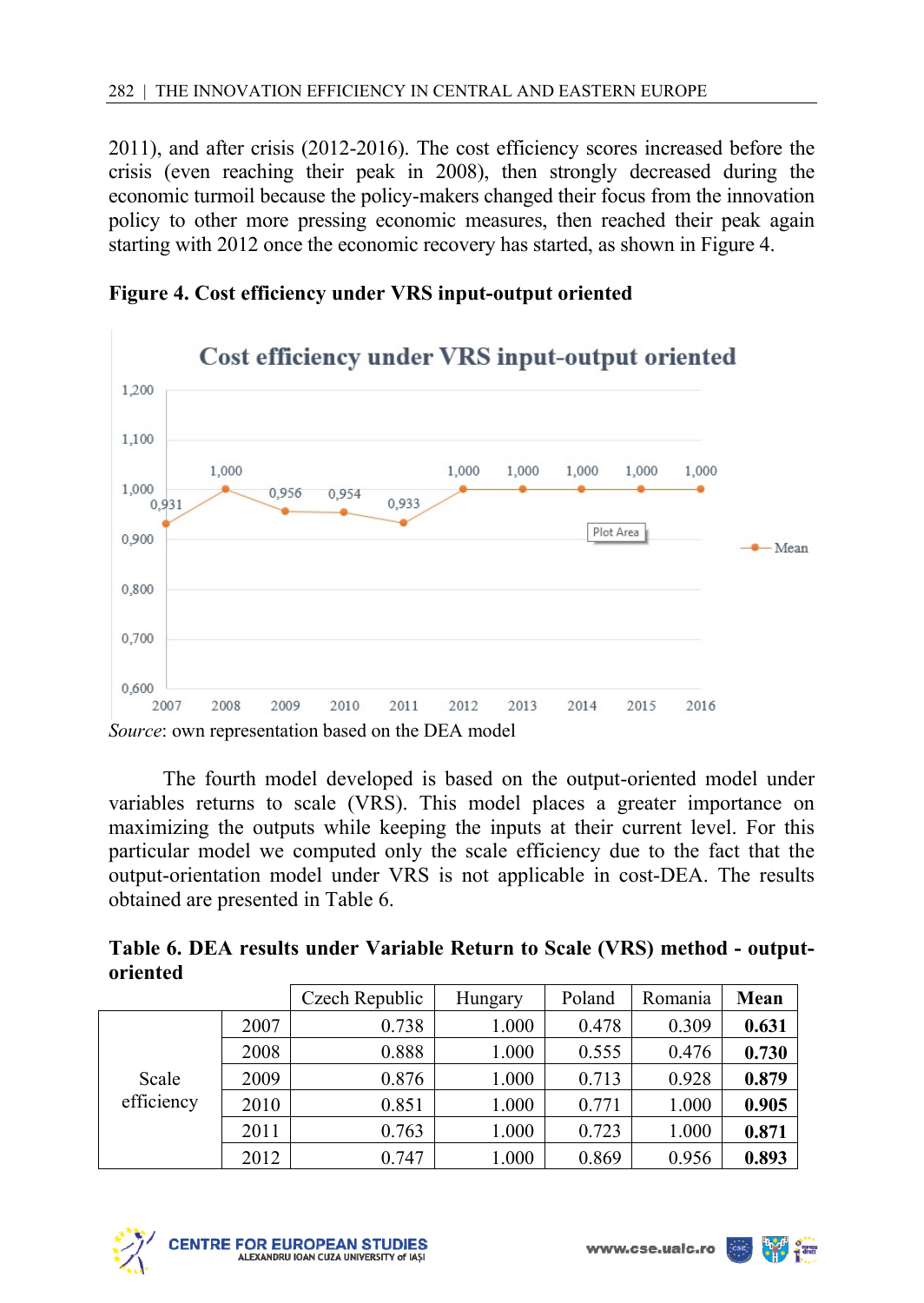| 2013 | 0.798 | 1.000 | 1.000 | 1.000 | 0.950 |
|------|-------|-------|-------|-------|-------|
| 2014 | 0.781 | 1.000 | 1.000 | 1.000 | 0.945 |
| 2015 | 0.949 | 1.000 | 0.994 | 1.000 | 0.986 |
| 2016 | 1.000 | 1.000 | 0.950 | 1.000 | 0.988 |
| Mean | 0.839 | 1.000 | 0.805 | 0.867 | 0.878 |

*Source*: own calculations based on the DEA model with two inputs and two outputs

The hierarchy of scale efficiency scores is as follows: Hungary (on the efficient isoquant), Romania, Czech Republic and Poland (the lowest score of 0.805).

#### **Conclusions**

The concept of innovation and innovation efficiency in particular which has attracted a series of debates and different views, it is a subject that has become more and more important as a significant contributor of the economic growth of a country.

Despite of the fact that innovation efficiency is not a simple process of employing inputs in order to create a certain amount of outputs using a linear function of production, in this paper we tried to measure the innovation performance using the most common variables selected by the economic literature as being related to this process. Consequently, we used the R&D government spending and total R&D personnel as inputs for innovation, whereas the high-tech exports and the patent applications were regarded as outputs.

The *objective* of this paper (namely to investigate the innovation efficiency in Central and Eastern Europe) was reached by performing an input-output analysis with Data Envelopment Analysis on a set of four countries from the Central and Eastern Europe (Czech Republic, Hungary, Poland and Romania) and a 10 yeartime span (during 2007 and 2016). Moreover, the *research hypothesis* was met as well, due to the fact that we demonstrated that with a few exceptions (especially caused by external factors such as the economic crisis), all the four countries included in the sample improved their innovation efficiency throughout time. On top of that, our research showed that the most efficient country (determined by all the four models which we ran) was Hungary which balanced properly between the efforts of supporting innovation and its benefits due to reaping its positive effects in terms of high tech exports and patent creation.

One limitation of the study is the fact that the analysis was performed for four countries with a very similar economic and historic background (all the countries placed geographically in the Central and Eastern Europe, facing the long years of the communist period), therefore no other country with a better performance in terms of innovation efficiency (e.g. Sweden which ranked first in the European Union Scoreboard - see European Commission, 2018) was included in the study. Due to particularities of the DEA method itself, the first step in performing the analysis is searching for the most efficient entity and benchmarking

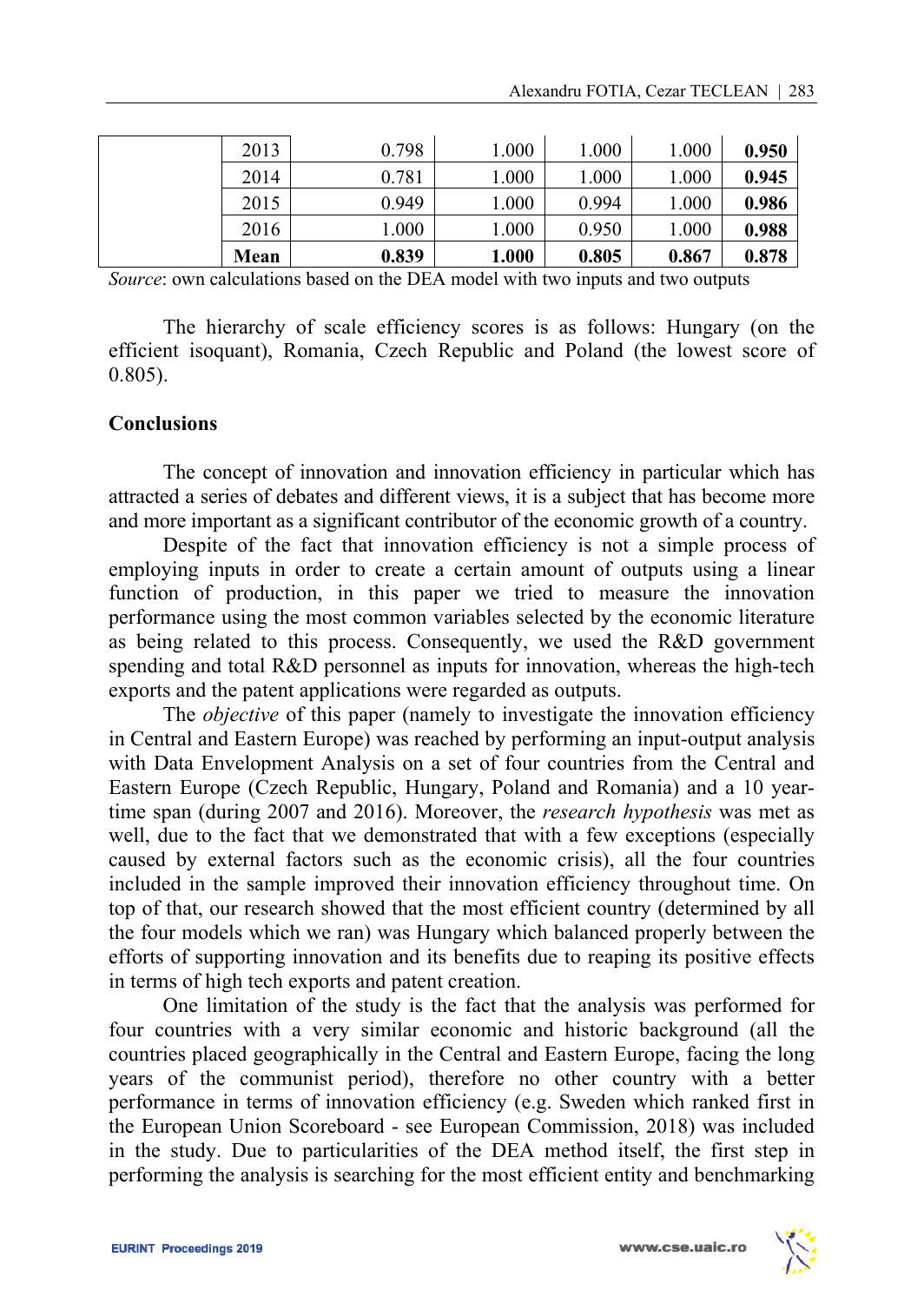all the others with that particular entity in order to obtain the full picture of the data set under scrutiny. In our case, Hungary was determined to be the most efficient under all the models run, therefore it became the benchmark entity. However, we have to acknowledge that the Hungary's case is a special one: both the level of inputs and outputs are quite low, this fact generating a higher than normal efficiency score. A particular conclusion which can be drawn from here is that in order to remain an efficient innovator, Hungary has to increase its innovation inputs (namely R&D expenditures and the number of persons who are working in the R&D sectors) and thus experiment a higher economy of scale exporting a greater amount of knowledge (such as a greater share of high-tech exports and more patent applications).

Although there are studies which concluded that Czech Republic is a moderate innovator, whereas Hungary, Poland and Romania are called the "catching-up countries" (see, e.g. Hollanders and Celikel Esser, 2007), our findings show that in terms of efficiency Hungary ranks first, followed then by Czech Republic and Romania both on the second place and then Poland. There are some reasons for this rather surprising top. Firstly, as mentioned earlier, the quite small level of inputs employed by Hungary succeeded to generate a very high output. In fact, on average for the 10 years under scrutiny, the high-tech exports (as a share of total exports) is 18.6% and they are obtained only by hiring 33.200 persons in the R&D field and spending a share of 1.2% of GDP for R&D government spending. At the other end of the spectrum, the high-tech exports of Poland are on average 6.16% of the total exports and they are the result of the work of 90.200 R&D employee (three times more than Hungary) and a share of 0.8% of GDP for R&D related activities. Secondly, even though Romania has on average the lowest levels of inputs compared to the other 3 countries (i.e. 0.47% of GDP devoted for R&D government spending and only 30.200 employees in the innovation sector), it manages to optimize its outputs in order to be more efficient than Poland which has inputs two or three times higher, but the outputs are smaller. Romania and Poland are lagging behind the other two countries in terms of producing patents. A possible cause, as it is detailed in Hollanders and Celikel Esser (2007), is that the countries may still be in a process of replacing national patent applications by EPO patent applications which may explain their low efficiencies regarding the intellectual property. As a direction for future research, it would be interesting to see if this top will maintain the same when assessing the innovation efficiency through parametric methods such as regression analysis, given the fact that the comparison is made against the average performance, not the most efficient country.

In terms of policy-making advice, it can be extracted from our paper that for the countries with high efficiencies it may be more effective to focus on policies intended to increase investments in the innovation inputs. With respect to R&D funding, along with increases in the government funding for this sector, governs should promote fiscal benefits for the companies which invest in basic and applied research and development. These reduction of taxes will incentivize the companies



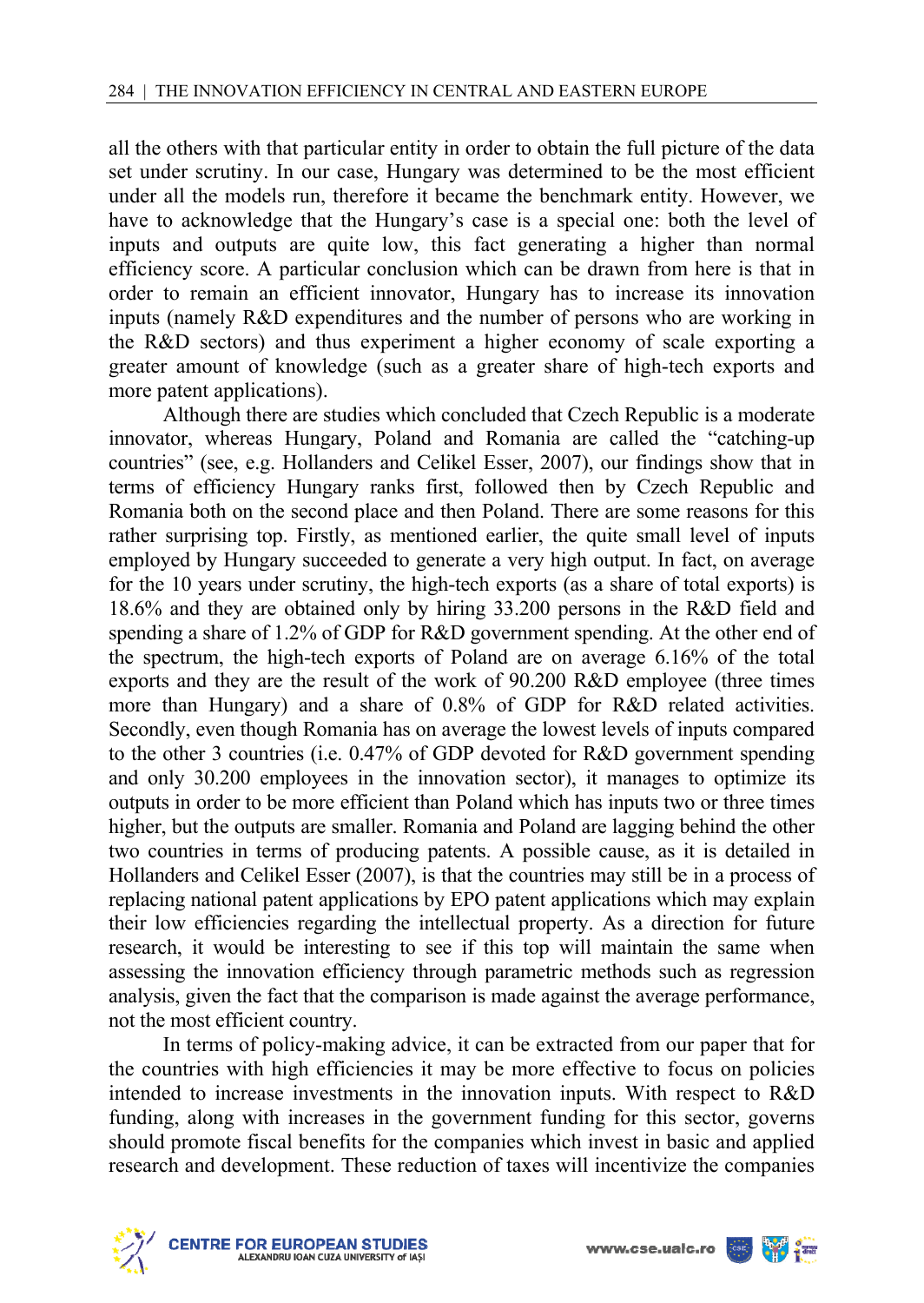to be more prone to orientate their capital to such activities. On the other hand, the R&D personnel should benefit from tax deductions on their wages, therefore both companies and governmental agencies hiring scientific researchers are advantaged to sustain more R&D activities. One relevant aspect related to the R&D personnel is that the more skills they acquire (through courses, workshops or international mobility programs), the more efficient their work is. As an intermediate conclusion, if an efficient country wants to increase its output (and its overall performance) it needs to invest in expanding its inputs.

On the other hand, for the countries which are modest in terms of innovation efficiency, the increases in the level of inputs will not necessarily result in better innovation performances. For these countries a more effective approach will be a focused look on the policies aimed at improving their efficiency in transforming inputs into outputs. In this category one may include policies intended to stimulate the demand for innovation in general and processes for supporting innovation in companies.

### **References**

- Acs, Z. and Audretsch, D. (1989), Patents as a measure of innovative activity, *Kyklos,* 42, pp. 171-180.
- Anselin, L., Varga, A. and Acs, Z. (1997), Local geographic spillovers between university research and high technology innovations, *Journal of Urban Economics,* 42, pp. 422-448.
- Baptista, R. and Swann, P. (1998), Do firms in clusters innovate more?, *Research Policy,*  27 (5), pp. 525-540.
- Barney, J. (1991), Firm sources and competitive advantage, *Journal of Management*, 17(1), pp. 99-120.
- Bauer, P., Berger, A. and Humphrey, D. (1993), Efficiency and Productivity Growth in US Banking, in: H. Fried, C. Knox Lovell and S. Schmid, (eds.), *The measurement of productive efficiency: Techniques and Applications,* Oxford University Press, pp. 386-413.
- Bode, E. (2004), The spatial pattern of localized R&D spillovers: an empirical investigation for Germany, *Journal of Economic Geography,* 4(1), pp. 43-64.
- Bottazi, L. and Peri, G. (2003), Innovation and spillovers in regions: Evidence from European patent data, *European Economic Review,* 47(4), pp. 687-710.
- Broekel, T. (2012), Collaboration intensity and regional innovation efficiency in Germany A conditional efficiency approach, *Industry and Innovation,* 19(3), pp. 155-179.
- Castano, M.S., Méndez, M.T. and Galindo, M.Á. (2016), Innovation, interna-tionalization and business-growth expectations among entrepreneurs in theservices sector. *Journal of Business Research,* 69(5), pp. 1690-1695.
- Charnes, A. Cooper, W. and Rhodes, E. (1978), Measuring the efficiency of decision making units, *European Journal of Forest Research,* 2, pp. 429-444.
- Chen, K. and Guan, J. (2011), Measuring the Efficiency of China's Regional Innovation Systems: Application of Network Data Envelopment Analysis (DEA), *Regional Studies*, pp. 1-23.

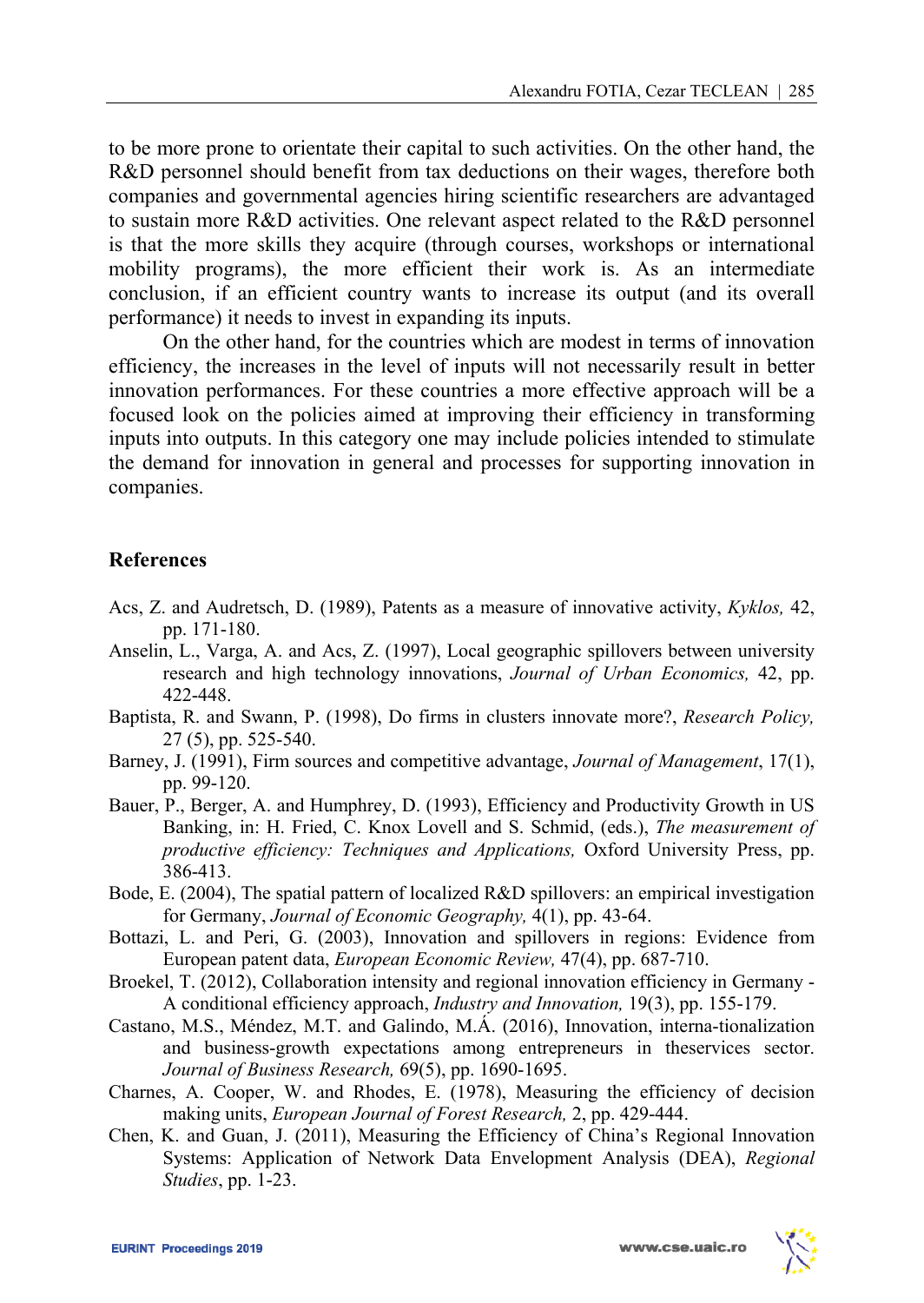- Dittrich, K. and Duysters, G. (2007), Networking as a means to strategy to change: The case of open innovation in mobile telephony, *Journal of Production Management,*  24(6), pp. 510-521.
- European Commission (2018), *European Innovation Scoreboard 2018 Exploratory Report B: Toward the incorporation of Big data in the European Innovation Scoreboard,* Luxembourg: Office for Official Publications of the European Communities.
- Fotia, A. (2017), Innovation a Successful Strategy to Boost the Economic Growth in Central and Eastern European Countries? In: F. Pinzaru, A. Zbuchea, C. Bratianu, E. M. Vatamanescu and A. Mitan (eds.), *Strategica International Conference, 5th edition,* Bucharest: Tritonic Publishing House, pp. 57-70.
- Fritsch, M. (2003), How and Why Does the Efficiency of Regional Innovation Systems Differ, in: J. Brocker, D. Dohse, R. Soltwedel, (eds.), *Innovation Clusters and Interregional Competition,* Berlin: Springer.
- German-Soto, V. and Gutierrez, F, L. (2013), Assessing some determinants of the regional patenting: an essay from the Mexican States, *Technology and Investment,* 4(3B), pp. 1-9.
- Griliches, Z. (1964), Research expenditures, education and the aggregate agricultural production function, *American Economic Review,* 54(6), pp. 961-974.
- Guan, J. and Chen, K. (2012), Modeling the relative efficiency of national innovation systems, *Research Policy,* 41(1), pp. 102-115.
- Guellec, D. and Pottelsberghe de la Potterie, B. (2004), From R&D to productivity growth: Do the institutional settings and the source of funds of R&D matter?, *Oxford Bulletin of Economics and Statistics,* 66(3), pp. 353-378.
- Hagedoorn, J. and Cloodt, M. (2003), Measuring innovative performance: Is there an advantage in using multiple indicators?, *Research Policy,* 32(8), pp. 1365-1378.
- Hollanders, H. and Celikel, E. F. (2007), Measuring innovation efficiency, European Innovation Scoreboard. Brussels: European Commission.
- Hu, M. and Mathews, J. (2005), National innovative capacity in East Asia, *Research Policy,* 34(9), pp. 1322-1349.
- Jaffe, A. (1989), Real effects of academic research, *American Economic Review,* 79(5), pp. 957-970.
- Jordá, P. Cascajo, R. and Monzón, A. (2012), Analysis of the Technical Efficiency of Urban Bus Services in Spain Based on SBM Models, *ISRN Civil Engineering*.
- Kim, J. and Lee, H. (2004), Embodied and disembodied international spillovers of R&D in OECD manufacturing industries, *Technovation,* 24(4), pp. 359 - 368.
- Kotsemir, M. (2013), *Measuring National Innovation Systems Efficiency a review of DEA approach*, Working Paper, Series: Science, Technology and Innovation, WP BRP 16/STI/2013.
- Kou, M., Chen, K., Wang, S. and Shao, Y. (2016), Measuring efficiencies of multi-period and multi-division systems associated with DEA: An application to OECD countries' national innovation systems, *Expert Systems With Applications,* 46, pp. 494-510.
- Lee, H. and Park, Y. (2005), An International Comparison of R&D Efficiency: DEA Approach, *Asian Journal of Technology Innovation,* 13(2), pp. 207-222.
- Lucas, R. (1988), On mechanisms of economic development, *Journal of Monetary Economics,* 22, pp. 3-42.